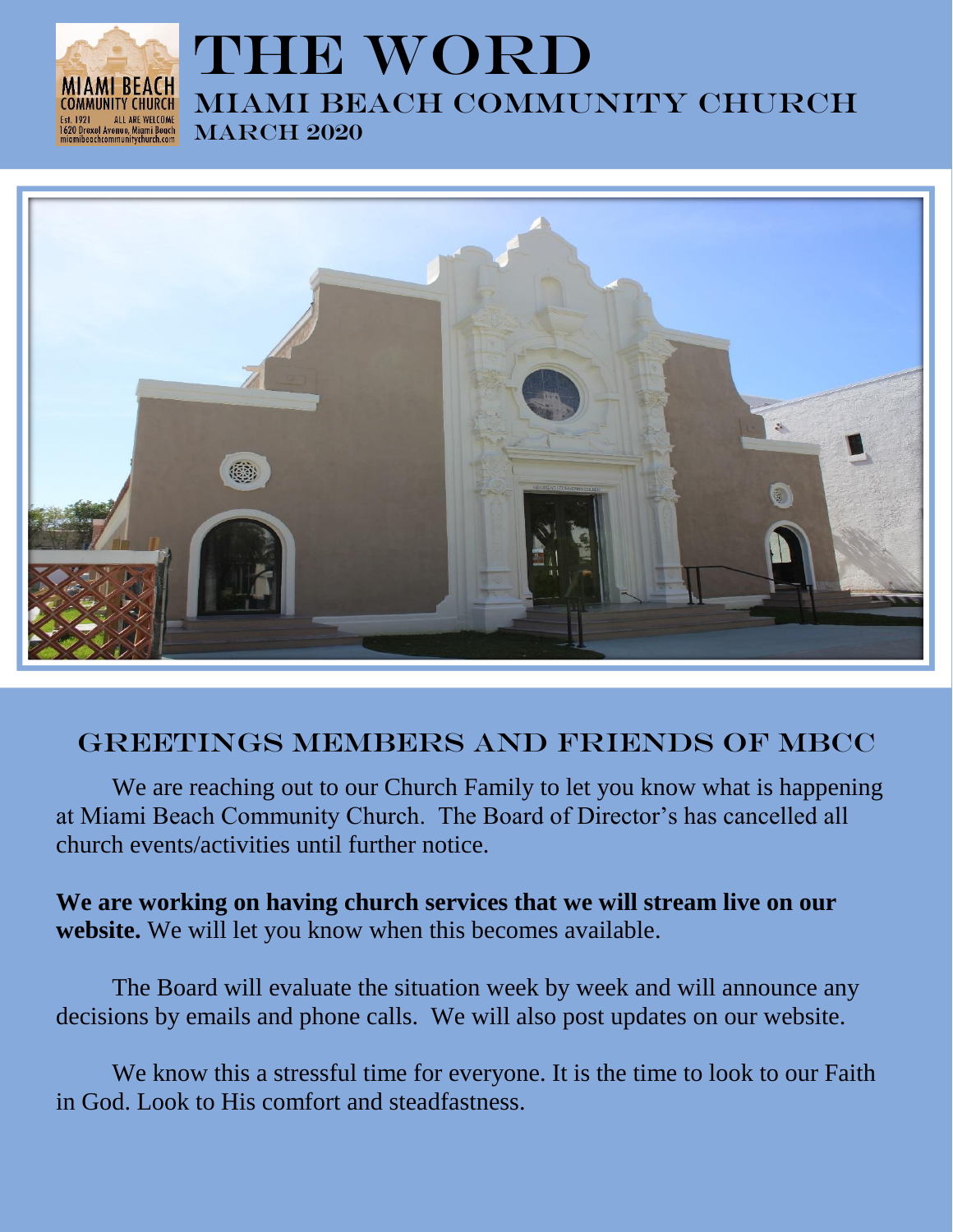This is also the time to think about our fellow neighbors. Check in with your loved ones, use apps such as Zoom, Skype, Duo and Facetime to communicate instead of person-to-person visits. This may help with the feelings of loneliness and may ease fears. If we stay calm, follow the suggested guidelines and practice good hygiene, we will come out the other side. It just may take some time.



### Office Hours:

The church staff will keep regular office hours Tuesday – Friday 10:00am – 4:00pm and may be reached by phone or e-mail. If you need prayer, you can make requests on our website or call the church office at 305-538-4511.

### Food:

If you are in need of food, please call the office for scheduled pick up or delivery of food that we may have available from Trader Joe's. Although supplies have decrease significantly, we will continue to take donations from Trader Joe's and work to get it to you.

We are here to serve the community and appreciate your understanding of the current situation.

### Seniors:

There are several stores on Miami Beach that have designated shopping hours for seniors:

- The Fresh Market: Monday through Friday | 8 AM to 9 AM | 1800 West Avenue, Miami Beach, FL 33139 | 305-532-0377 | For senior citizens and others at risk
- **Target:** 8 AM to 9 AM daily | 1045 5<sup>th</sup> Street, Miami Beach, FL 33139 | 786-582-6708 | "The first hour of the store opening is reserved for "elderly and those with underlying health concerns."
- **Whole Foods:** 7 AM to 8 AM | 1020 Alton Road, Miami Beach, FL 33139 | 305-938- 2800 | One hour before store opens for customers 60 or older.
- **Publix:** Beginning on March 24<sup>th</sup>, the store will open from 7 AM to 8 AM for people 65 years or older to shop

Blessings and Grace be upon you.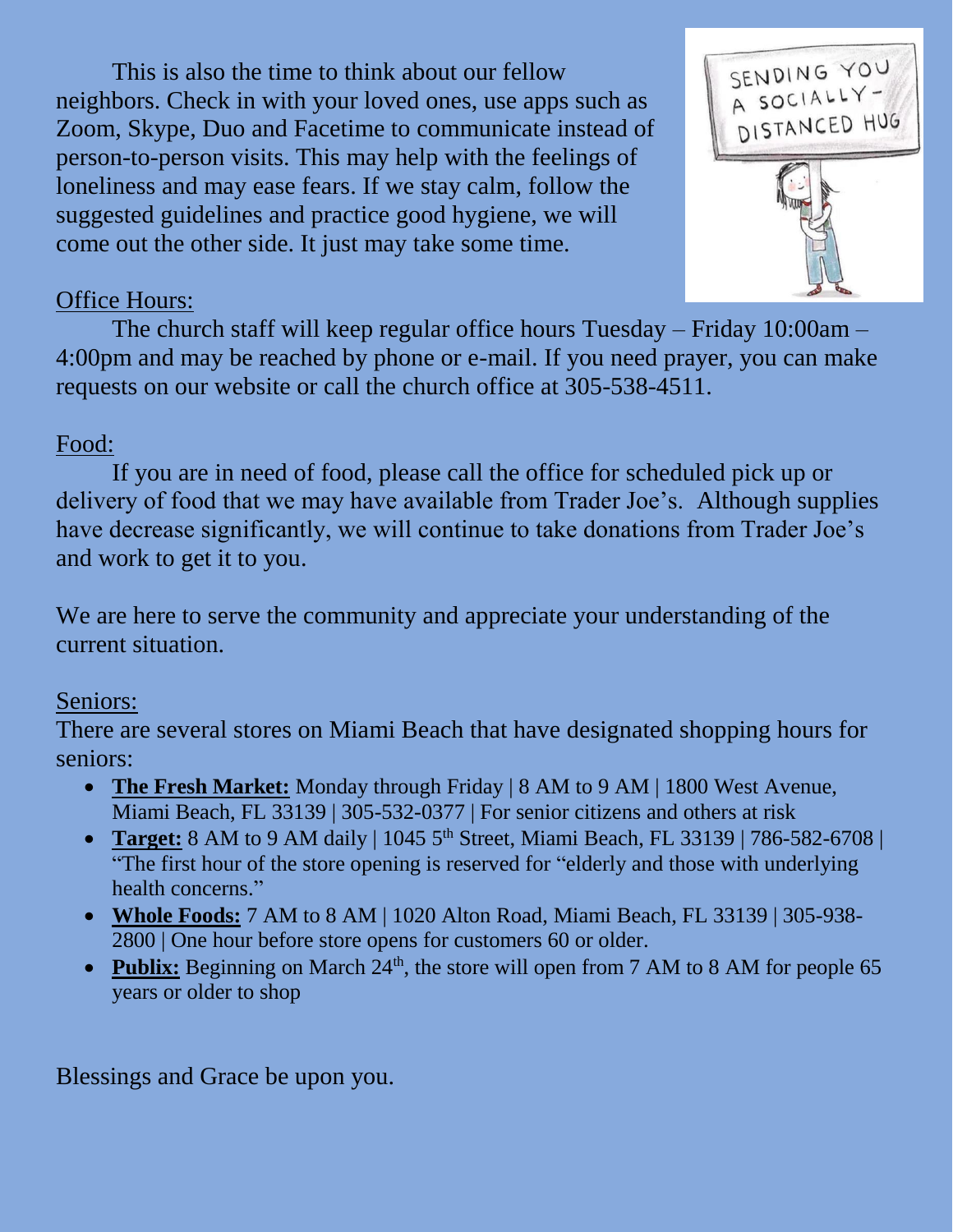# Time of Reflection

Dear Members and Friends of MBCC:

As you are all aware these are trying times in our world. We are facing one of the most devastating health crises seen in years while our economy is experiencing a huge financial loss. This is not the time to give up or throw in the towel. This is the time to trust God as we pray for one another. We are all in this together and your church leaders are praying for you. As most of us are practicing social distancing it is also very important that we adhere to what the CDC, government officials and medical professionals suggest we do during this pandemic. I realize not being able to go to church or socialize with members, friends and loved ones can be frustrating but there are so many other ways to stay connected via social media, text messaging or by calling one another.



During this season of Lent take time to breathe, pray, meditate and read the Bible. There are several scriptures and devotional readings that will help you to relax and give you peace of mind. Third John 1:2 reminds us "Beloved, I wish above all things that you may prosper and be in health, even as your soul prospers." In these times of uncertainty we need God like never before and must continue to trust that all things are working together for our good. It might not feel good right now but eventually things will get better. Know that God is still speaking to us even in the midst of this awful situation and that we are victorious through Christ.

As a reminder our church services will be live streaming on Palm Sunday April 5th, Easter Sunday April 12th and throughout the rest of the month until further notice. The church office will be in contact with you regarding the scheduled time of the services. In the meantime, please pray for the church staff and the leadership. And feel free to contact me at 305.538.4511 if you are in need of pastoral care. Unfortunately there will be no office visits allowed during this time due to social distancing but we can talk by phone. It is my pleasure to serve as your pastor and spiritual leader and I pray that you will all be well and stay safe. And remember "We are more than conquerors through Jesus Christ our Lord!"

Peace, love and blessings to all, Minister Cynthia Lee Designated Term Pastor

## **Tithes and Offerings**

We know these are tough time for everyone but God's work is ongoing. The church is still in need of donations. If you are able to continue your tithes and offerings, please go to our website at www[.miamibeachcommunitychurch.com](https://miamibeachcommunitychurch.com/) to give online or you can mail a check to Miami Beach Community Church, 1620 Drexel Ave, Miami Beach, FL 33139. May God continue to bless and protect you!